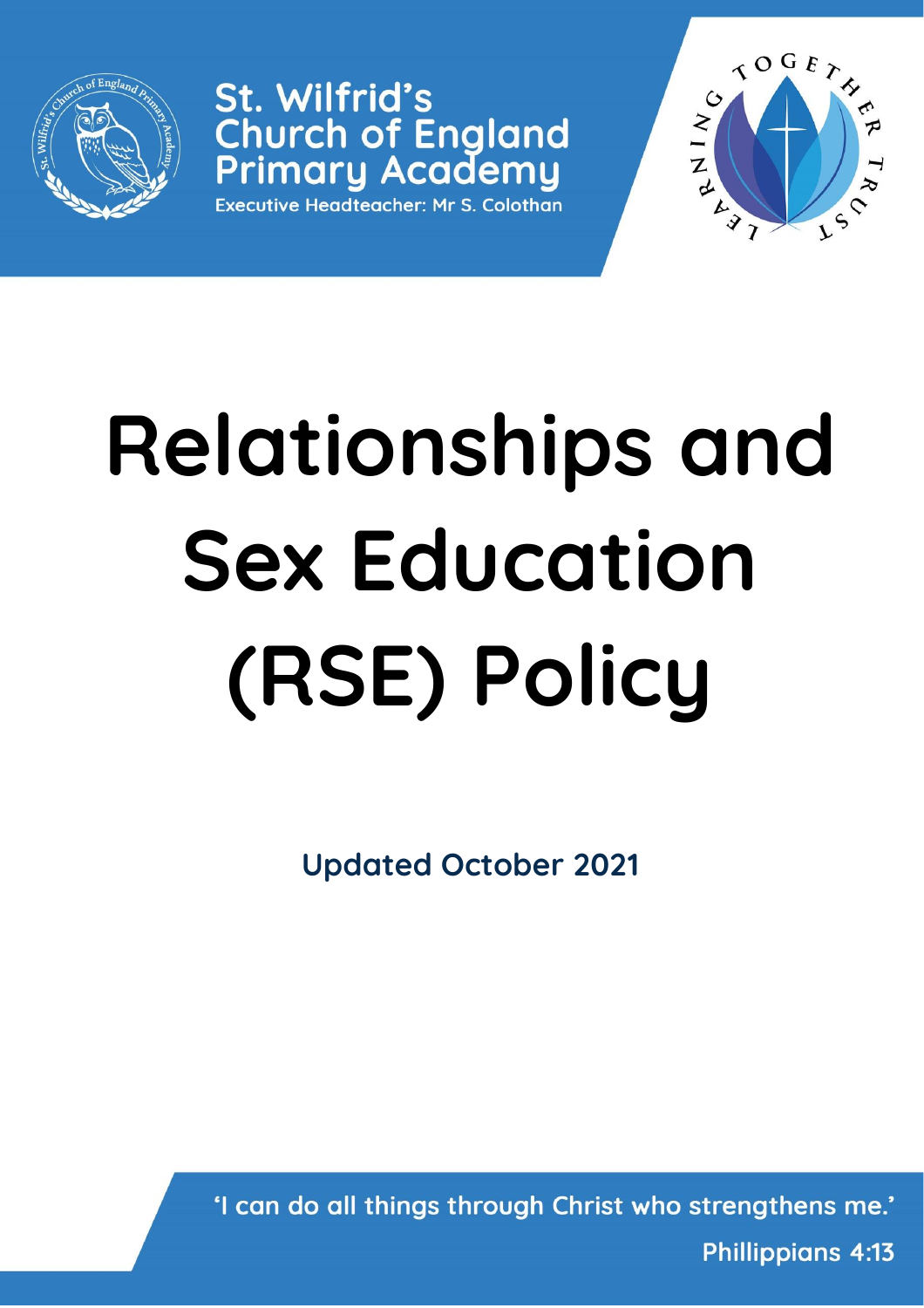**'Highly effective relationships across the school create a safe and nurturing environment in this church academy. St Wilfrid's Christian character permeates through all aspects of school life and has a significant impact on the wellbeing of the whole school community.'** 

**SIAMs Inspection, January 2018**

## **Our Christian Vision**

#### **'I can do all things through Christ who strengthens me.' Philippians 4:13**

- 1. Our **children** will be rooted in strong faith and academic foundations to thrive and succeed, knowing that Jesus is with them, every step of their journey.
- 2. Our **staff** will have the highest expectations and aspirations for our children, knowing that together, we can achieve anything through Christ.
- 3. Our **school** will be a place where children can grow in strength, to be unique and flourish in the presence of God.

#### **Our Mission Statement**

Achieve We will ensure that our children achieve exceptionally well.

We will nurture our children to **believe** in themselves and each other.

We will create a culture of love, **care** and respect for one another.

**At St. Wilfrid's, we can do all things through Christ who gives us strength.** 

# **Our Christian Values**

Our Christian Values, which are rooted in scripture, are threaded through our school, our decision making and everything that we do.

Love is at the heart of our Christian Values and all members of our school community aim to 'live out' our Christian Values in our actions and choices.

#### **Our Aims**

- 1. To provide a distinctly Christian ethos, underpinned by our Christian Values and Scripture, where children can grow spiritually and become reflective decision-makers.
- 2. To provide a 'literacy-rich' curriculum of the highest quality, that engages and challenges all children in our school community.
- 3. To provide an environment that excites and stimulates learning, fosters personal growth and responds to the individual needs of all children.
- 4. To provide a rich and broad education, with enrichment and extra-curricular opportunities, and unique experiences, that prepare our children socially and mentally for their future.





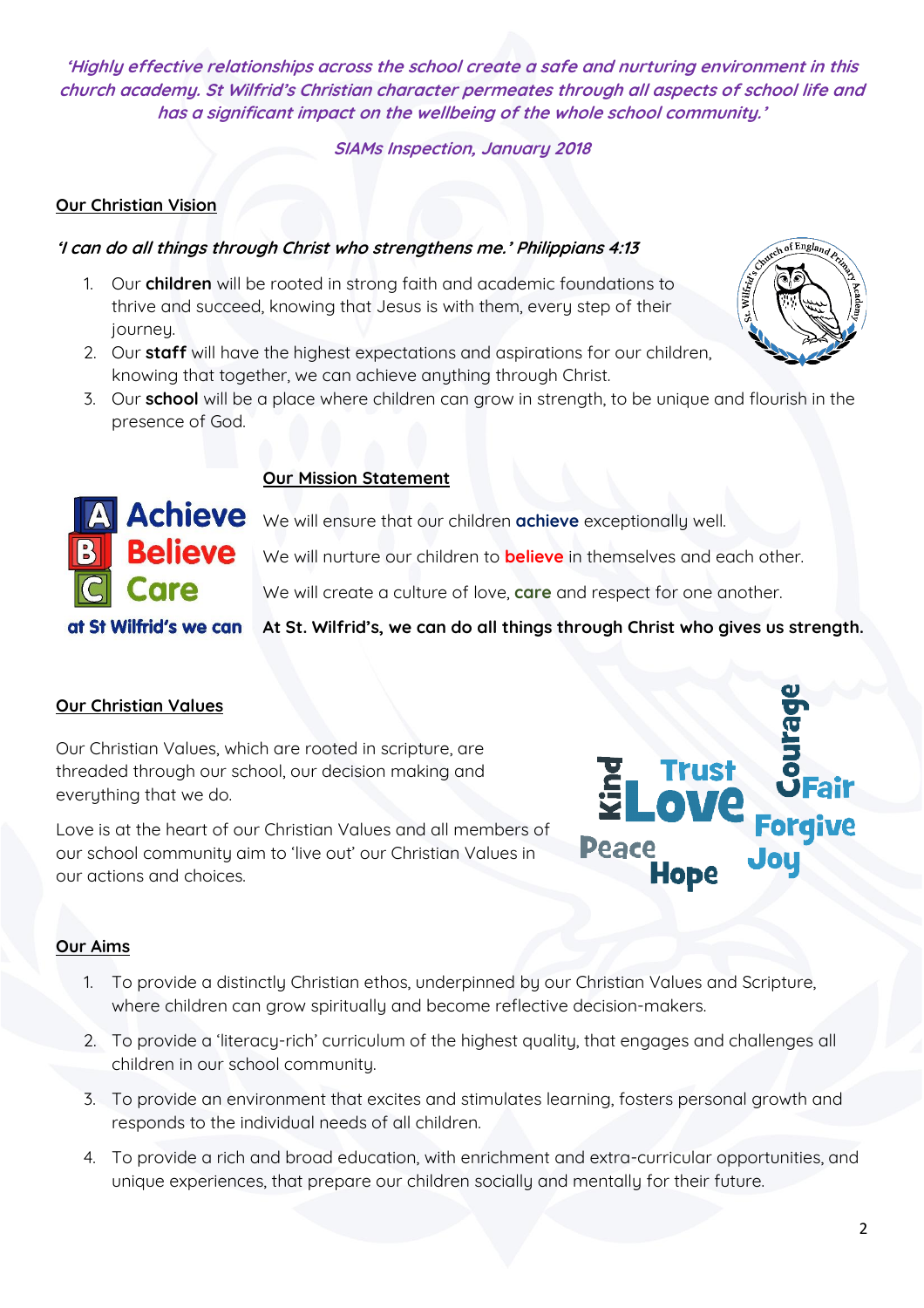#### **Our Context**

The greatest commandment Jesus taught was to love God and to love your neighbour. Within this commandment is the foundation of the Christian view of relationships. At St Wilfrid's Church of England Primary Academy our relationship education seeks to live out this commandment and explore how we can 'love our neighbour' through what we say and do. Our school focusses on the importance of relationships and the qualities and character needed to sustain the best relationships that honour each other, whether within a community, friendship, family relationship or romantic relationship. Each child is a unique being, a child of God, loved and accepted. As such, our school seeks to enable children to develop through an inclusive programme of teaching that is based on Christian Values, which both respects the human body and seeks to ensure health and well-being.

#### **Definition**

Within this policy, as in the DfE guidance, **Relationships Education** is defined as teaching about the fundamental building blocks and characteristics of positive relationships, with particular reference to respectful friendships, family relationships, and relationships with other children and with adults, including when online.

For the purpose of this policy, **Health Education** is defined as teaching children about physical health and mental wellbeing, focusing on recognising the link between the two and being able to make healthy lifestyle choices.

**Sex Education** is defined as teaching children how human reproduction occurs, including how a baby is conceived and born. This draws on knowledge of the human life cycle set out in the national curriculum for science. For the purposes of this policy, we specifically identify any non-statutory Sex Education that falls outside of Science and those related elements (the physical changes associated with puberty) within statutory Health Education.

RSE is not about the promotion of sexual activity.

#### **Our Intent**

St. Wilfrid's Church of England Primary School considers that Relationships, Sex and Health Education (RSE) is an integral part of the Personal, Social and Health Education (PSHE) and Citizenship curriculum, and is also linked to the Science curriculum. We aim to offer children a carefully planned programme on human development, relationships, sexuality and family life, within a safe, comfortable atmosphere and in a relaxed relationship between teacher and pupil. The programme is set within a moral framework and matched to the children' level of maturity.

#### **Relationships, Sex and Health Education (RSE) at St. Wilfrid's will:**

- Ensure Relationships, Sex and Health Education is part of a child's broad, balanced curriculum, integral to the basic curriculum of the school and part of the child's all-round development.
- Provide a framework in which sensitive discussions can take place.
- Prepare children for puberty, and give them an understanding of sexual development and the importance of health and hygiene.
- Prepare children for healthy relationships in an online world.
- Help children to understand how to stay safe, know the importance of boundaries and how to report abuse or feelings of being unsafe.
- Support children to develop a positive and secure personal identity, a sense of their own value and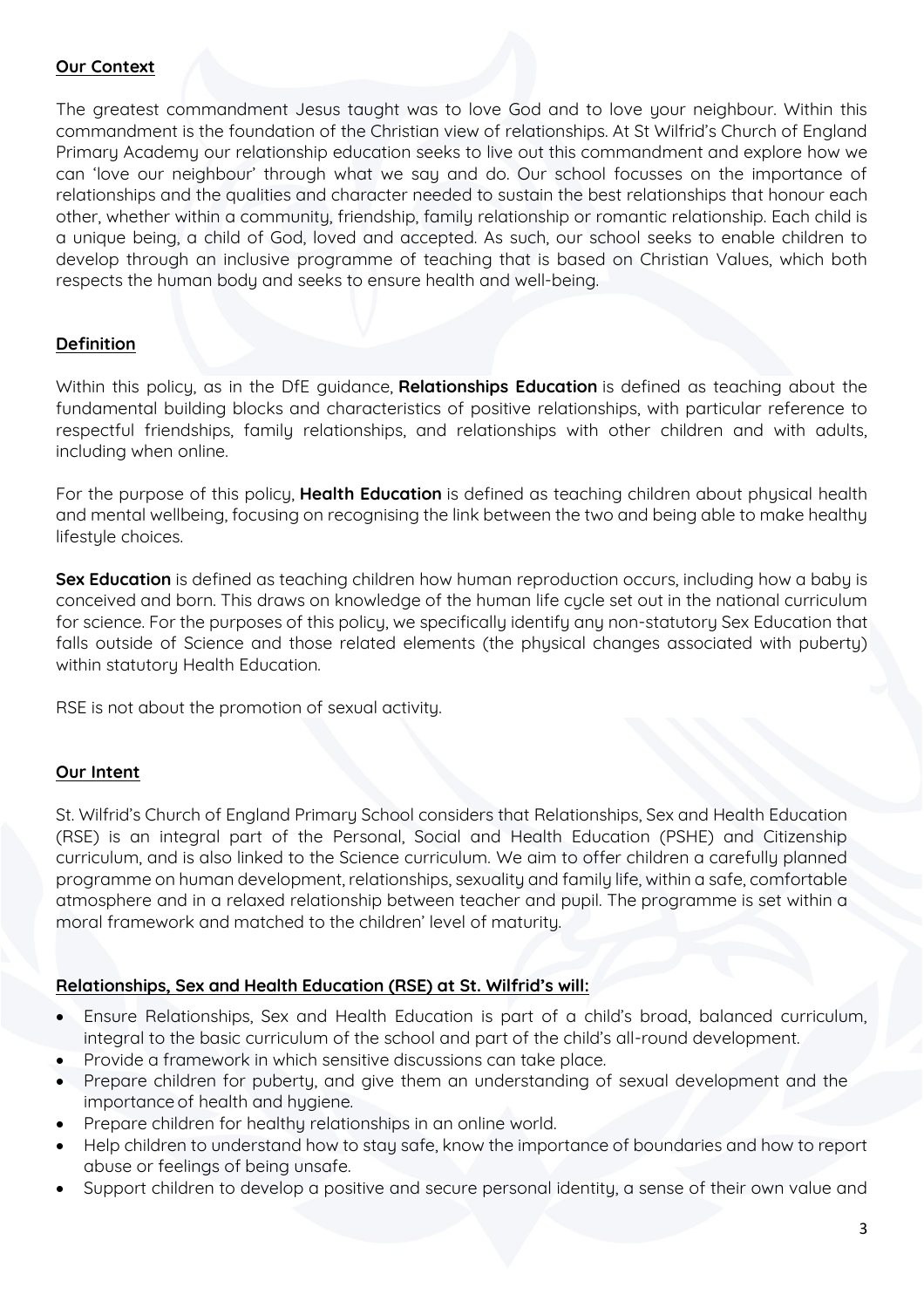feelings of confidence and empathy.

- Create a positive culture around relationships, commitment, love and sexuality.
- Teach children the correct vocabulary to describe themselves and their bodies.
- Ensure that all understand the importance of respecting others and accepting those who differ, yet challenging those behaviours and attitudes which exploit others and do not reflect our Christian Values.

#### **Statutory requirements**

As a Church of England primary Academy we must provide relationships education to all children in line with section 34 of the Children [and Social](http://www.legislation.gov.uk/ukpga/2017/16/section/34/enacted) work act 2017. Although we are not required to provide compulsory sex education, we do need to teach the elements of sex education contained in the science curriculum.

In teaching RSE, we must give regard to the 25 June 2019 [guidance](https://www.gov.uk/government/consultations/relationships-and-sex-education-and-health-education) issued by the secretary of state as outlined in section 403 of the [Education Act](http://www.legislation.gov.uk/ukpga/1996/56/contents) 1996.

As part of statutory Health Education, children are taught in an age appropriate way about puberty and the associated physical and emotional changes from Year 3 onwards. As part of the science curriculum, children learn in Year 5 about how reproduction occurs in some plants and animals. The DfE guidance 2019 also recommends that all primary schools have a sex education programme tailored to the age and the physical and emotional maturity of children, and this should include how a baby is conceived and born. Although sex education is not compulsory in primary schools, we believe children should understand the facts about human reproduction before they leave primary school. We therefore provide some non-statutory sex education, covering how human reproduction and conception occurs, delivered by HH Kids.

HH Kids deliver a programme of puberty and sex education lessons to Year 5 and 6 children. They are extremely experienced in the field and work closely with the school and subject leaders to ensure that the programme follows our school's policy and procedures. In conjunction with Subject Leaders, HH Kids have developed a suitable programme to meet the needs of our children. HH Kids also deliver a parent/carer awareness session, to inform them of the content and resources of the programme.

# **Policy Development**

This policy has been developed in consultation with governors, staff, children and parents. The consultation and policy development process involved the following steps:

- 1. Review Subject Leaders gathered all relevant information including relevant national, local and diocesan guidance on RSE.
- 2. Subject Leaders looked at this guidance alongside the PSHE Association objectives which are followed in school, to ensure all aspects were covered.
- 3. Staff and Governors consultation all school staff were given the opportunity to look at the policy and make recommendations and the policy was shared with Governors.
- 4. The policy was shared with a sample of parents and carers, with the opportunity for them to provide feedback.
- 5. Ratification once amendments were made, the policy was shared with governors and staff and approved.

This policy will be reviewed when necessary using the above process, drawing on the views of children, parents, staff and the community at the time of review.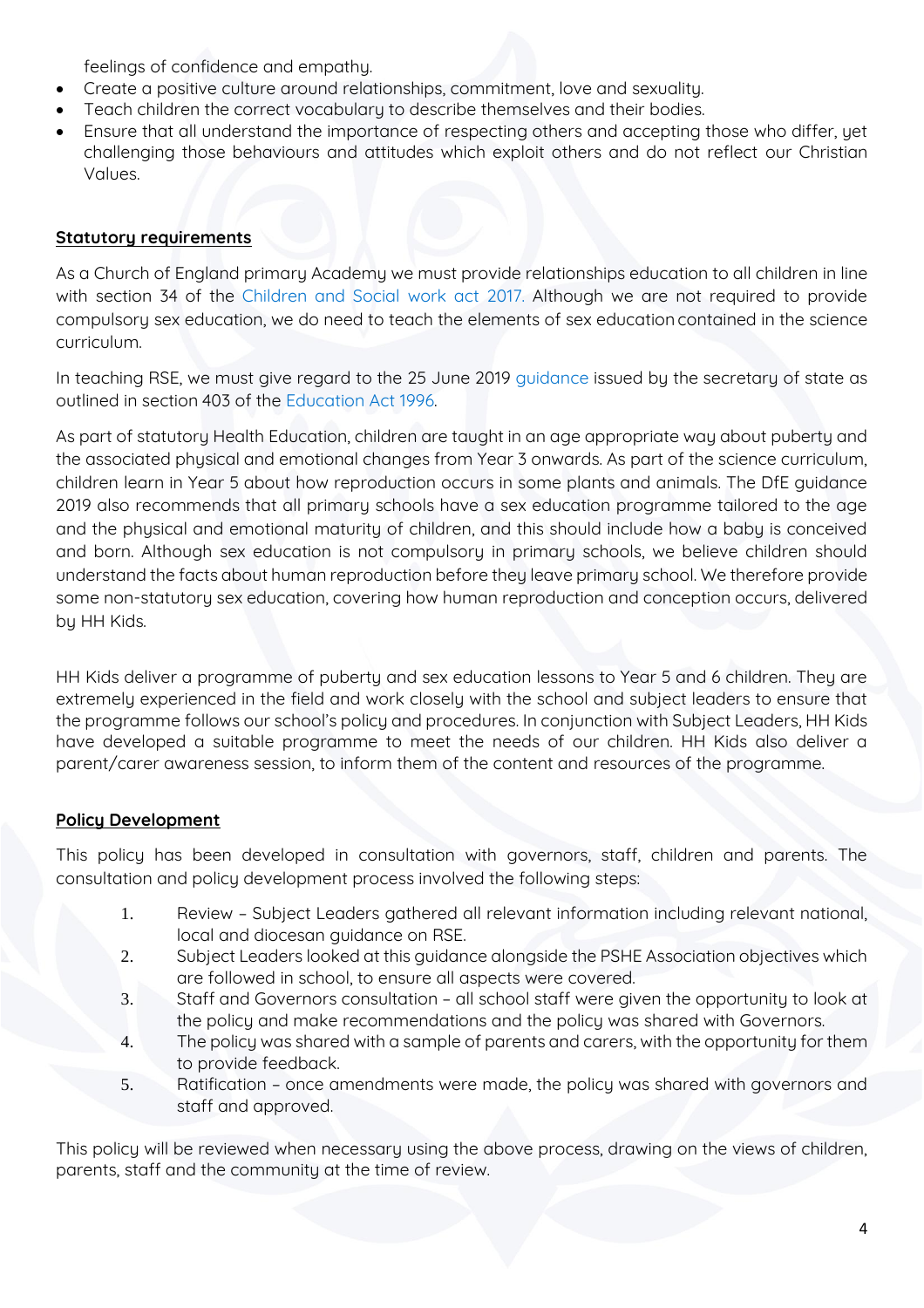#### **RSE Curriculum**

We primarily teach the RSE curriculum through our PSHE curriculum, which has been informed by DfE guidance on Relationships, Sex and Health Education.

We also teach RSE through other subject areas (e.g. Science, P.E. and R.E.), where we feel that they contribute significantly to a child's knowledge and understanding of their own body, and how it is changing and developing. Linked with R.E., children reflect on family relationships, different family groups and friendships.

They learn about rituals and traditions associated with birth, marriage and death and talk about the emotions involved.

Since RSE incorporates the development of self-esteem and relationships, children's learning does not just take place through the taught curriculum but through all aspects of school life, including the playground. It is important then, that all staff understand they have a responsibility to implement this policy and promote the aims of the school at any time they are dealing with children. Teachers will use their professional judgement when addressing issues in RSE. Careful consideration will be given to the wide and varied experience and backgrounds of the children in their care.

#### **Delivery of RSE within our Curriculum**

Effective Relationships, Sex and Health Education can make a significant contribution to the development of the personal skills needed by children if they are to establish and maintain positive, healthy relationships. It also enables young people to make responsible and informed decisions about their health and well-being.

At St. Wilfrid's, RSE is taught within the personal, social, health and economic (PSHE) education curriculum. Biological aspects of RSE are taught within the science curriculum, and other aspects are included in religious education (RE).

We use a number of resources to plan and deliver lessons for RSE, such as Coram Life Education SCARF, which is accredited by the PSHE Association.

The content of this policy, as well as our PSHE curriculum, has been developed in relation to the needs of our children and in consultation with school staff and Governors. As is required by the new statutory guidance, parents have also been consulted on the relevant content within the policy.

We believe that this process ensures that the curriculum we provide for our children is reflective of the requirements placed upon us and also of the needs of our school community. Relationships education focuses on teaching the fundamental building blocks and characteristics of positive relationships including:

- •Families and people who care for me
- •Caring friendships
- •Respectful relationships
- •Online relationships
- •Being safe

Sex education (Years 5 & 6) focuses on giving children the information they need to help them develop healthy, nurturing relationships of all kinds including:

- •Families
- •Respectful relationships, including friendships
- •Online and media
- •Being safe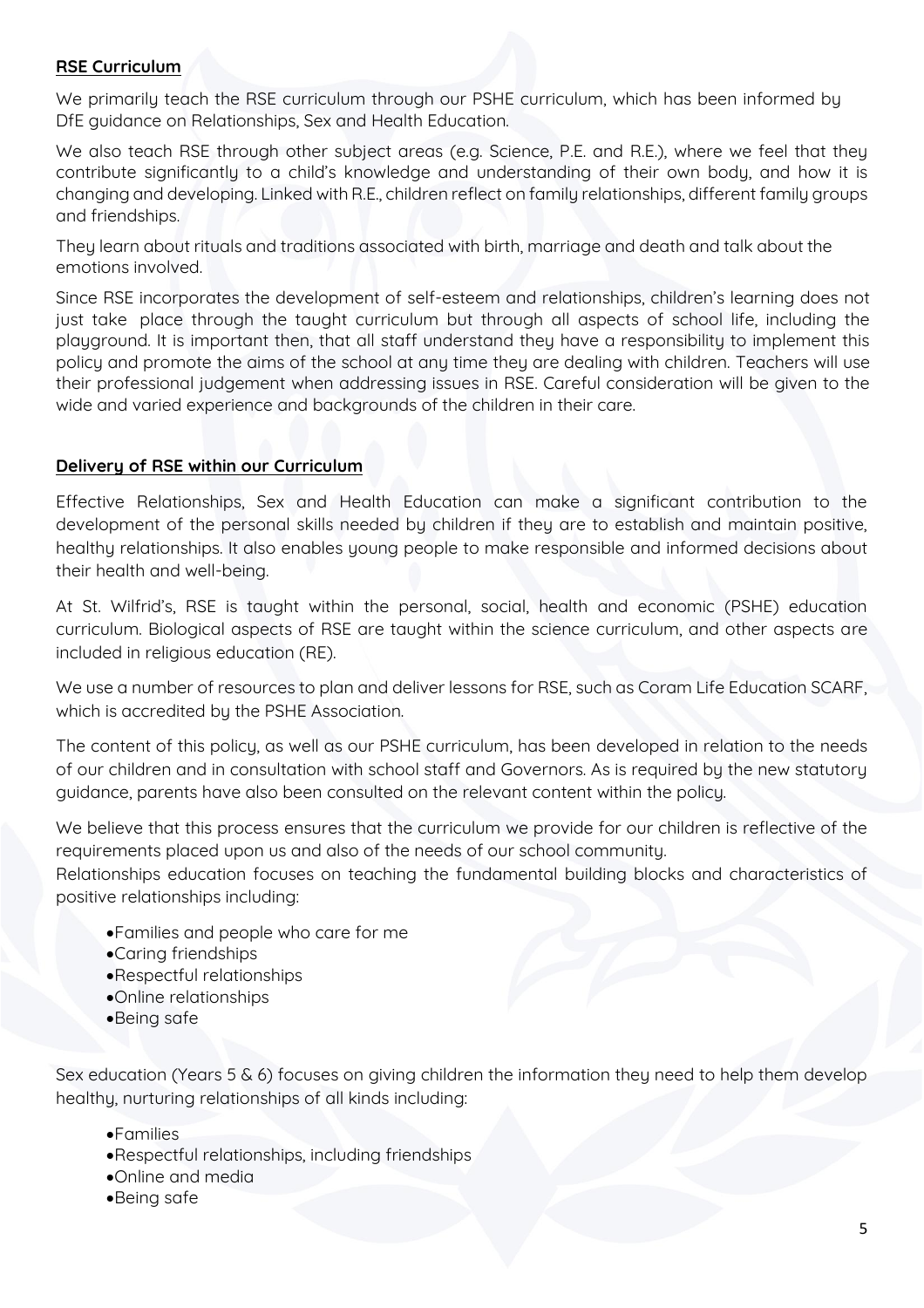#### •Intimate and sexual relationships

These areas of learning are taught within the context of family life taking care to ensure that there is no stigmatisation of children based on their home circumstances (families can include single parent families, LGBT parents, families headed by grandparents, adoptive parents, foster parents/carers amongst other structures) along with reflecting sensitively that some children may have a different structure of support around them (for example: looked after children or young carers).

Significant aspects of relationship and sex education remain part of the National Curriculum for Science. These will be taught to all children.

## RSE in KS1 Science

- That humans move, feed, grow, use their senses and reproduce
- To name the main external parts of the body
- That humans grow from babies into children and then into adults, and that adults can produce babies
- To recognise similarities and differences between themselves and other children

#### RSE in KS2 Science

- That the life processes common to humans and all animals include nutrition, growth and reproduction
- The main stages of the human life cycle.

In Year 5 and 6, we place a particular emphasis on RSE, as many children experience puberty at this age. Lessons are taught as same sex sessions to ensure that children feel comfortable to ask questions should they want to. We teach the children about the parts of the body and how they work. We also explain what will happen to their bodies during puberty and how their bodies change, what menstruation is, and how it affects women. We always teach these with due regard for the emotional development of the children. We encourage the children to ask for help if they need it and there are opportunities for single sex question sessions. Teachers answer all questions with sensitivity and care. By the end of Key Stage 2, we ensure that all children know about the life cycle and reproduction.

# **Inclusion**

Our children have different needs based on their emotional and physical development, life experiences, and learning differences, and we aim to ensure that all children have full access to RSE. Children with special educational needs will be given the opportunity to fully participate in RSE lessons, and a differentiated programme will be provided where necessary, to ensure that all children gain a full understanding, taking into account that children may be developmentally at different stages.

Teachers will plan and deliver work in a variety of ways, in order to meet the needs of individual children with SEND or learning differences. We focus on activities that increase a pupil's assertiveness, communication and relationship skills, their self-esteem and understanding.

# **Equality and Diversity**

Schools, like all public institutions, have specific responsibilities in relation to equality and protected characteristics. Planning and resources are reviewed to ensure they comply with equalities legislation and the school's equality statement.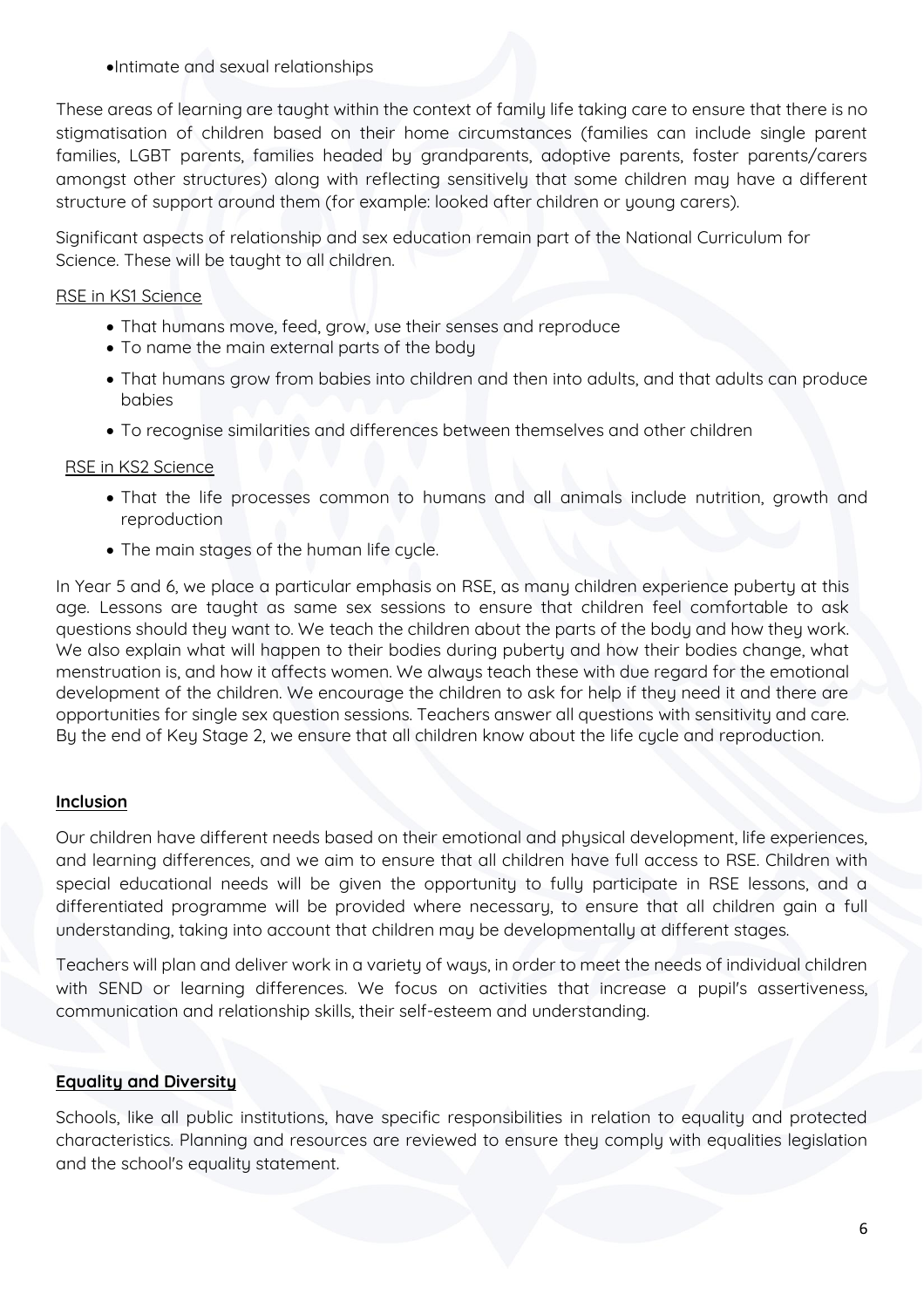All RSE is taught without bias and in line with legal responsibilities such as those contained within the Equality Act (2010). Topics are presented using a variety of views and beliefs so that children are able to form their own, informed opinions but also respect others that may have different opinions. The personal beliefs and attitudes of staff delivering RSE will not influence the teaching of the subject in school.

At St. Wilfrid's, we seek to recognise and embrace the diverse nature of our community. We aim to value and celebrate religious, ethnic and cultural diversity as part of modern Britain. We will explore different cultural beliefs and values and encourage activities that challenge stereotypes and discrimination and present children with accurate information based on the law. We will use a range of teaching materials and resources that reflect the diversity of our community and encourage a sense of inclusiveness. We do not use RSE as a means of promoting any form of sexual orientation.

# **Roles and responsibilities:**

#### **The Local Governing Board**

The governing board will approve the RSE policy and hold the headteacher to account for its implementation.

#### **The Headteacher**

The headteacher is responsible for ensuring that RSE is taught consistently across the school, and for managing requests to withdraw children from non-statutory/non-science components of RSE.

# **Staff**

Staff are responsible for:

- Delivering RSE in a sensitive way
- Modelling positive attitudes to RSE
- Monitoring progress
- Responding to the needs of individual children
- Responding appropriately to children whose parents wish them to be withdrawn from the nonstatutory/non-science components of RSE

Staff do not have the right to opt out of teaching RSE. Staff who have concerns about teaching RSE are encouraged to discuss this with the headteacher.

# **Children**

Children are expected to engage fully in RSE and, when discussing issues related to RSE, treat others with respect and sensitivity.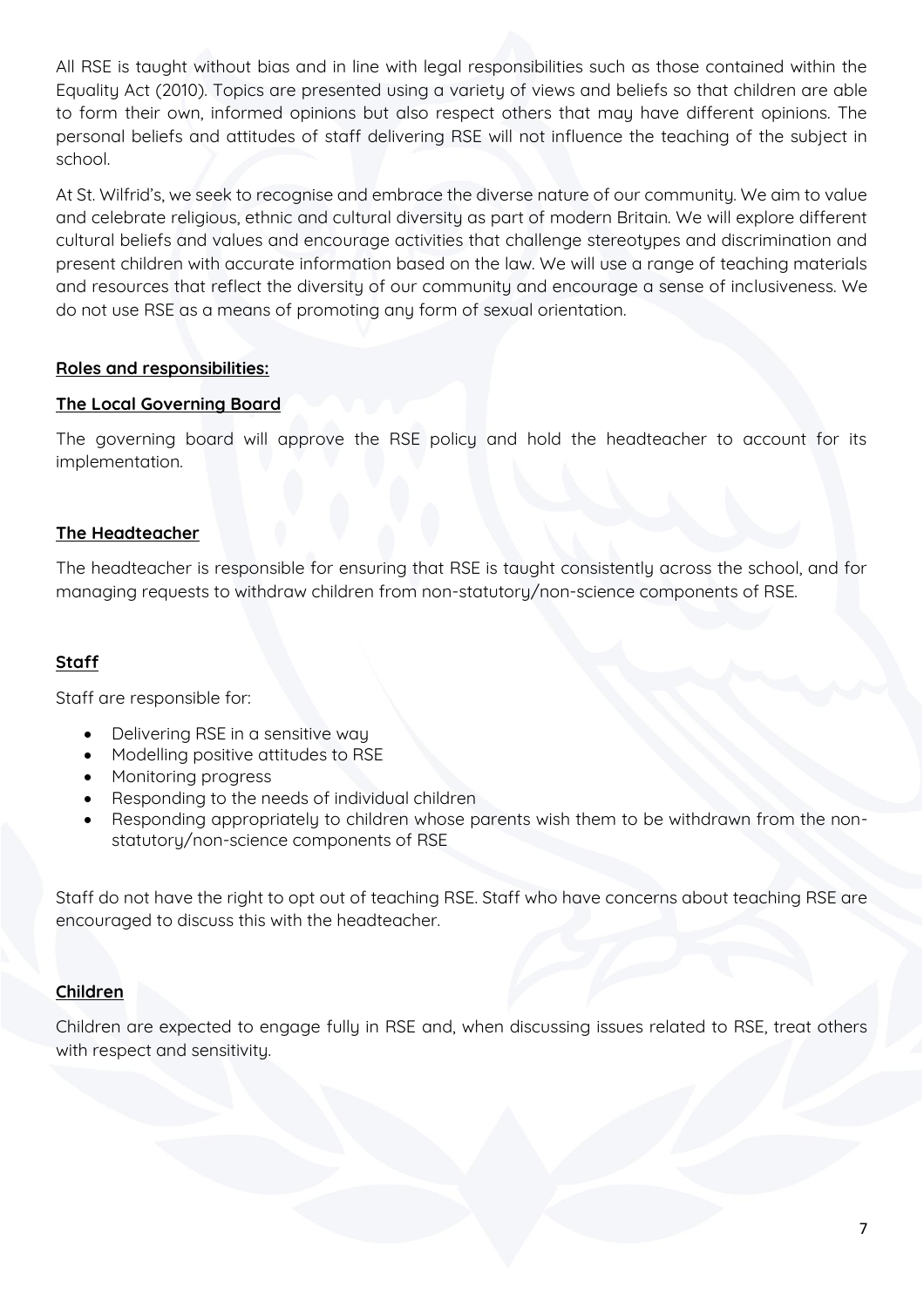# **Dealing with sensitive issues and difficult questions**

Our school's Relationship and Sex Education programme will provide opportunities for children to 'talk honestly and openly'. At the same time, we have to respect the pace of children's maturity. We feel that some topics are best postponed until the secondary school years. There are also sensitive or controversial topics over which some staff, parents and governors may have reasonable concerns.

- Pupil's questions will be dealt with honestly and sensitively and in an age appropriate way.
- A questions box will be available for children to ask anonymous questions during the HH Kids programme.

Questions which teachers feel uncertain about answering should be discussed with a senior member of staff and answered at a later date. Consideration should be given to religious or cultural factors, and to parents' wishes before questions are answered. If staff are faced with a question they do not feel comfortable answering within the classroom, techniques such as distancing, the use of a question box, or creating a time to talk to a child individually will be used. Children may also be signposted back to parents/carers and the teacher will contact the parents/carers to give a context to the conversations that have been held in class.

In some cases, a question or request for advice may indicate the pupil to be at risk or in danger, in which case appropriate action will be taken in accordance with the school's written policy and procedure for Child Protection. This also means that if a pupil puts a private question to a teacher or other member of staff and requests secrecy, no promise of secrecy or confidentiality will be given, but with the reassurance that any steps taken will always be in the pupil's best interest.

# **If any questions raise safeguarding concerns, teachers will refer to the Designated Safeguarding Leads.**

# **Confidentiality**

Teachers conduct sex education lessons in a sensitive manner. However, if a child makes a reference to being involved, or likely to be involved in sexual activity, then the teacher will take the matter seriously and deal with it as outlined in the Child Protection and Safeguarding Policy. Teachers will respond in a similar way if a child indicates that they may have been a victim of abuse or exploitation. If the teacher has concerns, they will draw these to the attention of the designated person responsible for child protection or the headteacher as a matter of urgency. Disclosure of female genital mutilation must be reported to the police (either by the teacher to whom it is disclosed or by the DSL).

Legally, the school cannot offer or guarantee absolute confidentiality. We aim to ensure that children's best interests are maintained and try to encourage children to talk to their parents or carers to provide support. If confidentiality has to be broken, children are informed first and then supported by the designated teacher throughout the whole process.

# **Monitoring Arrangements**

The delivery of RSE is monitored by the Senior Leadership Team and Subject Leaders through for example, planning scrutinies, learning walks and lesson observations.

Children' development in RSE is monitored by class teachers as part of our internal assessment sustems.